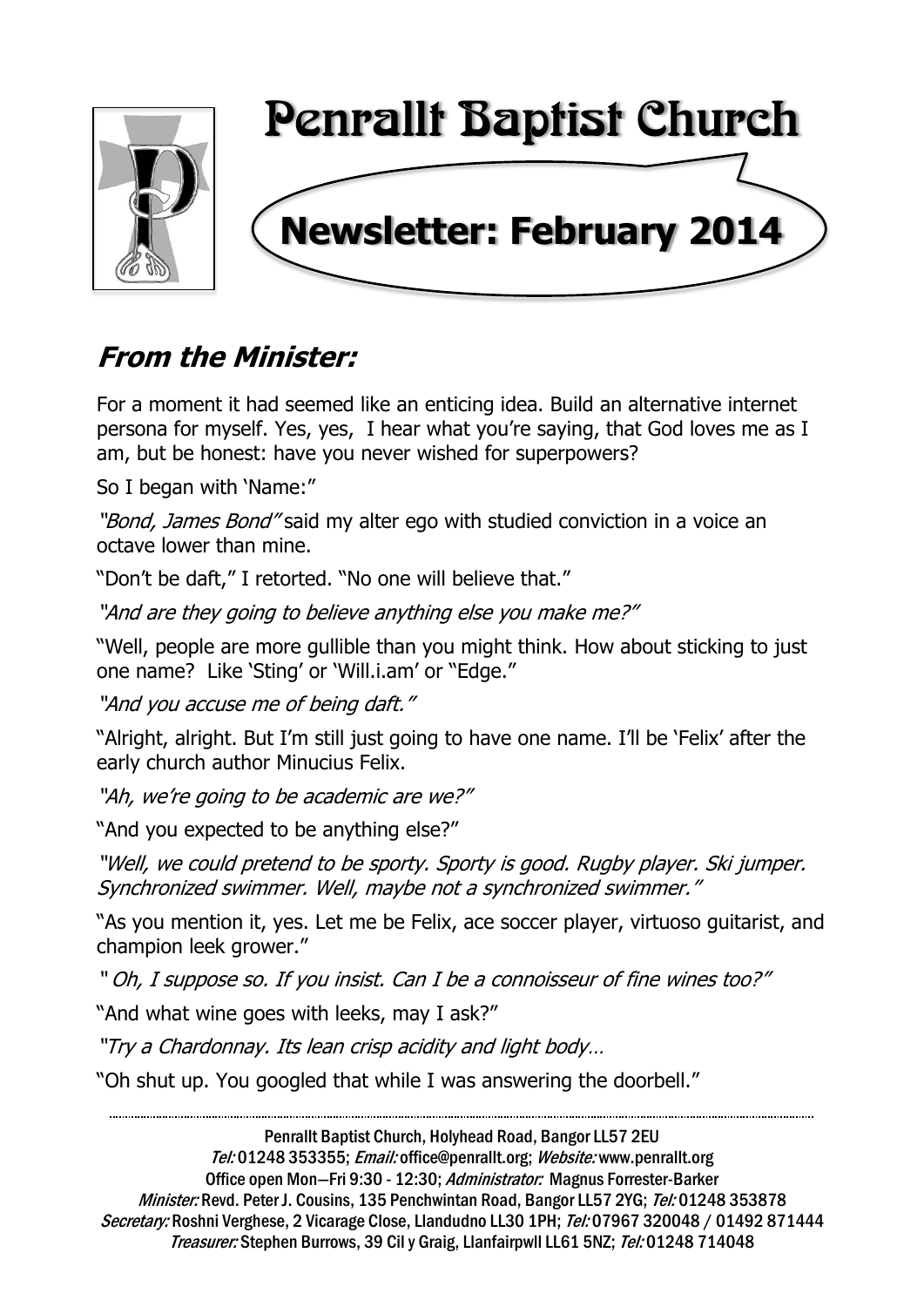"Well, you don't expect our internet personality to be authentic do you?"

"Hardly. Have you seen this avatar I've chosen? What a hulk!"

There was a moment's pause.

"Oh stop laughing," I snapped.

"Look", my internet persona said, with tears of mirth still dribbling from the corner of its virtual eyes, "Just stop this will you."

"Why?"

"Let's be brutally realistic. What do you have going for you? A Fortune?" "No."

"Friends in high places?"

"None."

"Physical strength? Blunt force? Bodyguards? What do you take into any difficult situation?"

I thought for a long time while my internet persona waited patiently.

"Well, into any situation I guess all I can take is my character, my honesty, my integrity, my sincerity. And my prayers. And my friends."

"So if you've got integrity of character, God's presence and good friends what exactly are you complaining about? Didn't Jesus say 'Blessed are the pure in heart'?"

"You think that's enough?"

But the screen timed out and my online identity vanished into the aether.

## Psalm 139:23-24

"Search me, O God, and know my heart; test me and know my anxious thoughts. See if there is any offensive way in me, and lead me in the way everlasting."

God bless,

Peter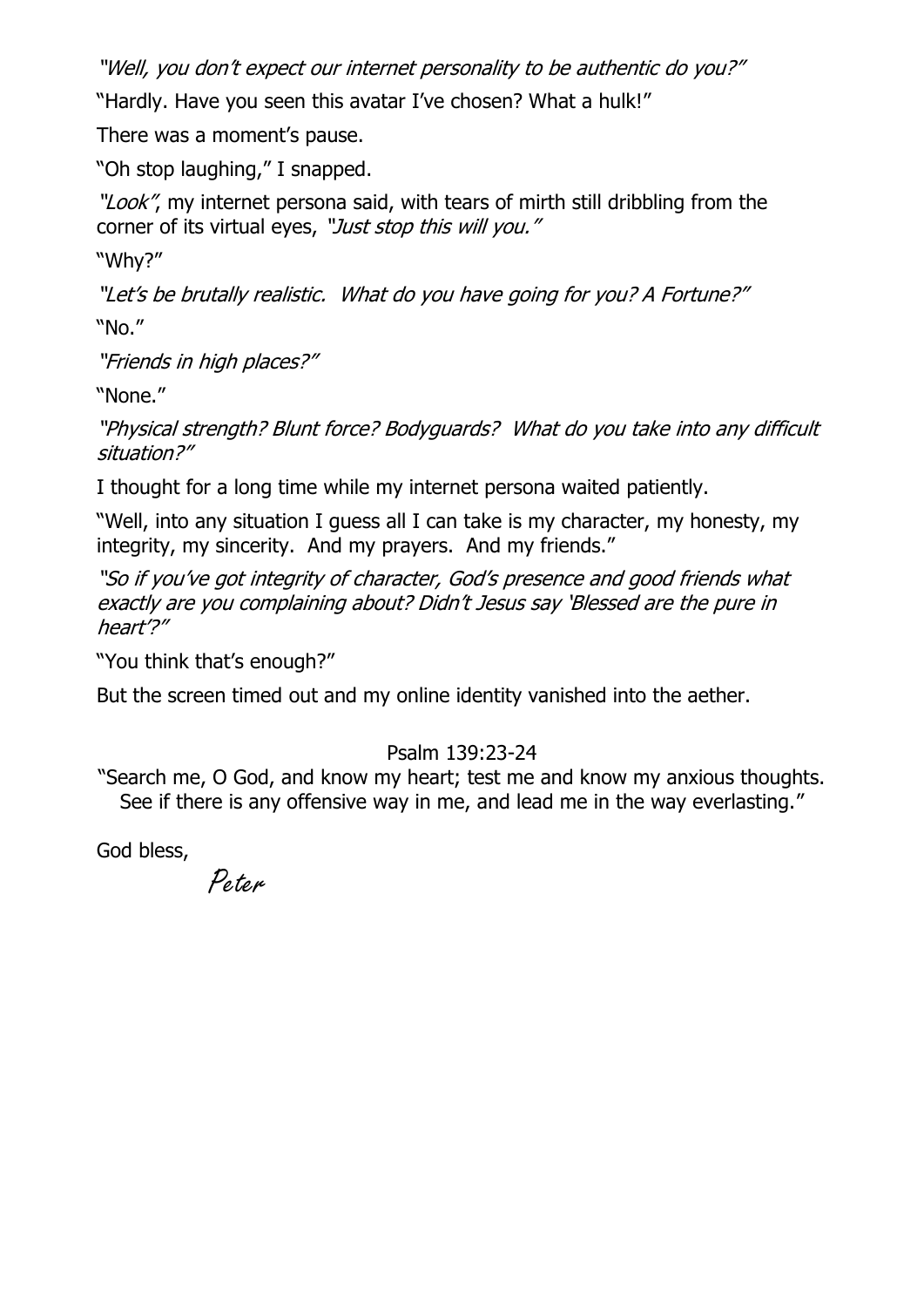## **Services This Month:**

### **2 February**

| 10:30am                                                                                                                                                                                                                                                                                                                                                                           | God's priorities: people and character.                        | Acts 11:19-30 |  |  |
|-----------------------------------------------------------------------------------------------------------------------------------------------------------------------------------------------------------------------------------------------------------------------------------------------------------------------------------------------------------------------------------|----------------------------------------------------------------|---------------|--|--|
| 2:15 <sub>pm</sub>                                                                                                                                                                                                                                                                                                                                                                | Service at Bontnewydd.                                         |               |  |  |
| 6:00 <sub>pm</sub>                                                                                                                                                                                                                                                                                                                                                                | Communion Service. It's not the show, it's not the formula, so |               |  |  |
|                                                                                                                                                                                                                                                                                                                                                                                   | what does God look for in prayer?                              | Matt. 6:5-8   |  |  |
| $\bigcap$ $\bigcap$ $\bigcap$ $\bigcap$ $\bigcap$ $\bigcap$ $\bigcap$ $\bigcap$ $\bigcap$ $\bigcap$ $\bigcap$ $\bigcap$ $\bigcap$ $\bigcap$ $\bigcap$ $\bigcap$ $\bigcap$ $\bigcap$ $\bigcap$ $\bigcap$ $\bigcap$ $\bigcap$ $\bigcap$ $\bigcap$ $\bigcap$ $\bigcap$ $\bigcap$ $\bigcap$ $\bigcap$ $\bigcap$ $\bigcap$ $\bigcap$ $\bigcap$ $\bigcap$ $\bigcap$ $\bigcap$ $\bigcap$ |                                                                |               |  |  |

### **9 February**

| $10:30$ am | Speaker: Geoff Birch.                            | Acts 12:1-19                        |
|------------|--------------------------------------------------|-------------------------------------|
| $6:00$ pm  | <b>Prevailing prayer and wrestling with God.</b> |                                     |
|            |                                                  | Exodus 17:8-13 and Genesis 32:22-32 |

### **16 February**

| $10:30$ am         | The Word of God released to the world.           | Acts 13:1-12   |  |
|--------------------|--------------------------------------------------|----------------|--|
| 6:00 <sub>pm</sub> | Speaker: Roger Borlace. Prayer Busters:          | Matt. 17:19,20 |  |
|                    | things that stand in the way of our prayer life. |                |  |

### **23 February**

10:30am Communion Service. Speaker: Deb Stammers. 6:00pm Speaker: Neil Rymer.

## **Our Speakers**

**Peter Cousins** is the minister of the church. **Roger Borlace** and **Geoff Birch** are retired Baptist Ministers and members of Penrallt.

## **Church Lunch**

We will host a church lunch on **Sunday February 2**. Please bring enough buffet style "finger food" for yourselves and one or two others.

## **Faith Café**

After church on Sunday evenings we host Faith Café for students, teenagers and other young adults. Starting around 7:15 pm it is an evening of chat, interviews, music and discussions. There is a short programme at around 7:40 after which you are free to leave or stay and chat.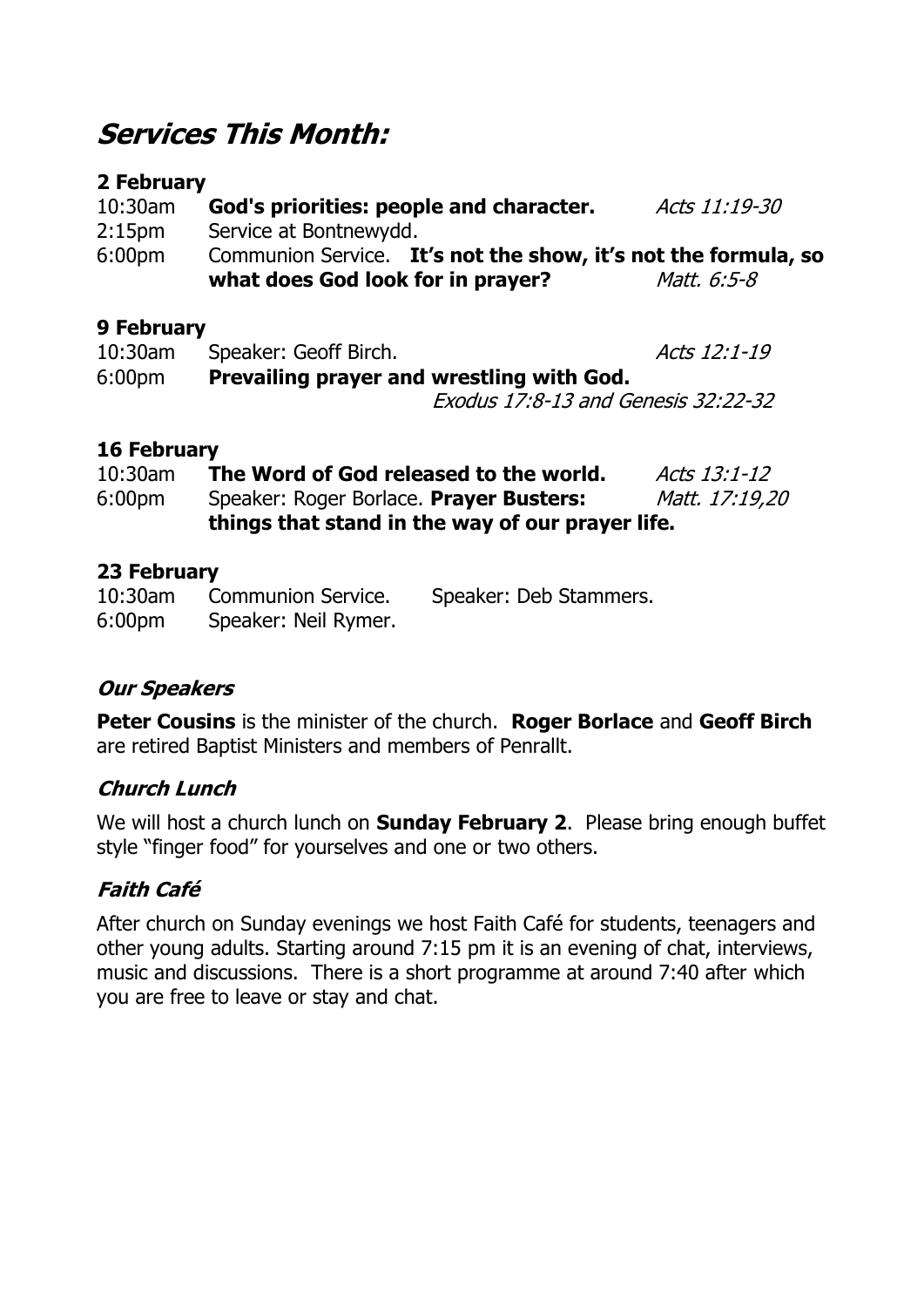## **Dates For Your Diary:**

| <b>Deacons Meeting</b>                                      |
|-------------------------------------------------------------|
| Pastoral Care Course (open to all: see below)               |
| Men's Prayer Meeting followed by coffee in Options          |
| 9:30-1:00 Bible Unzipped in Rhos on Sea URC Church (see     |
| below)                                                      |
| Cytun AGM                                                   |
| 9:15-1pm Safeguarding Refresher Course (see below)          |
| 7:30pm<br>7pm<br>Wednesday 5 10:30am<br><b>Wednesday 12</b> |

Further details of the events noted can be found in the Noticeboard section later in this newsletter.

## **News of People:**

We congratulate **Bethany Burrows** on her engagement to Matt. We also congratulate **Adrienne Ferrada** on her significant birthday last month. **Colin and Monica** are away again in Goa for a couple of months working as volunteers in an orphanage. We pray for **Ellie and Brian** as his illness is assessed. We are sad to report the death of **Joy Holland** on 22nd January. Our condolences go to her children Emma, Kate and Christian, and their families. Our condolences also go to **Giselle Burrows** and family on the death of her brother-in-law Mike in Canada. Giselle was able to be there with them when it happened. We offer our sympathies to her sister, Odette and the boys.

### **Children's Birthdays in February:**

**1 st:** Morgan Goodman; **11 th:** Amelie Goodwin; **25th:** Inge Snyman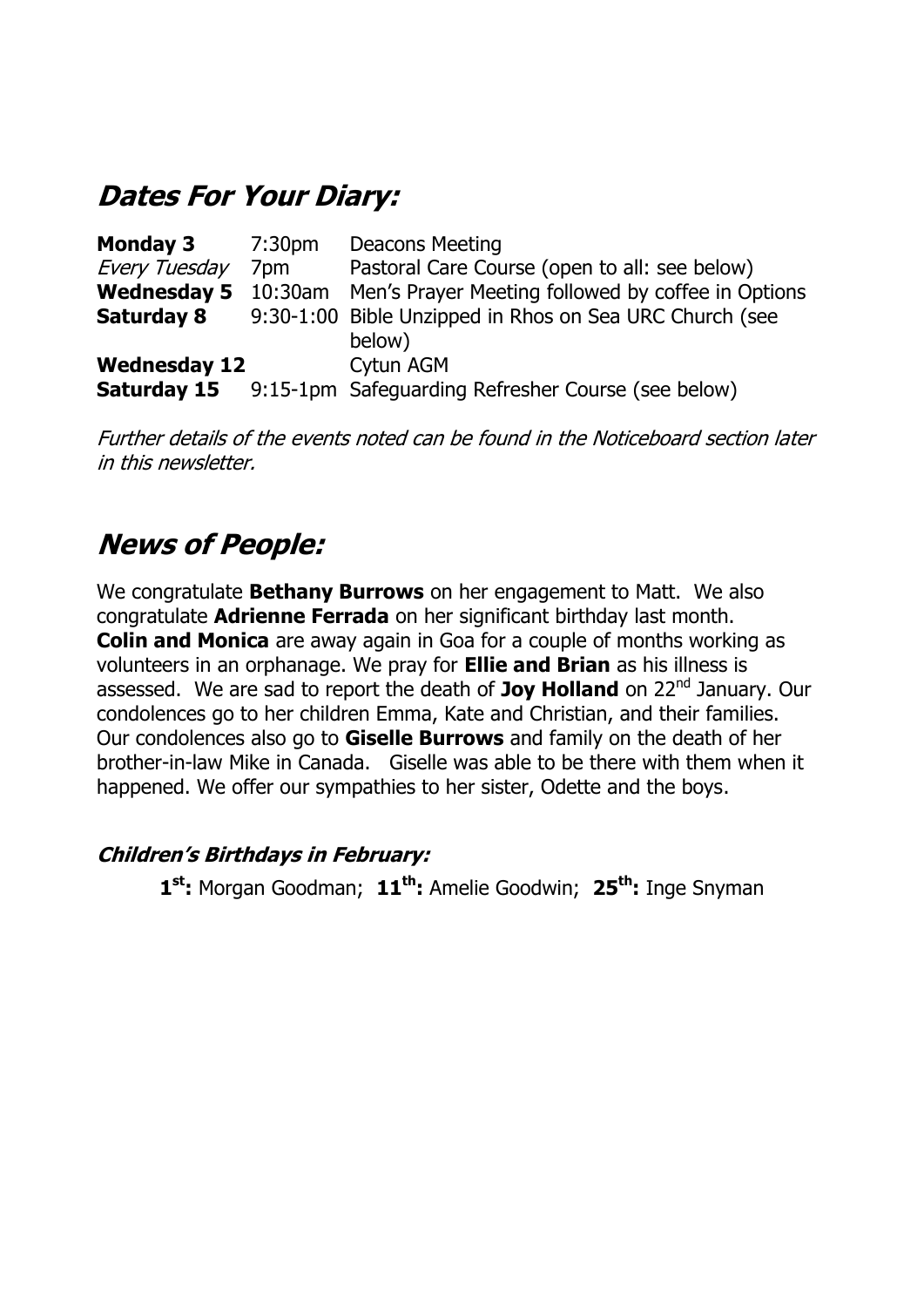# **Weekday Events:**

Please check with the contact people when there are meetings this month. HG = Home Group

| <b>Day</b> | <b>Time</b>          | <b>Details</b>                    | <b>Contacts</b>                                        |
|------------|----------------------|-----------------------------------|--------------------------------------------------------|
| <b>Tue</b> | 8.00pm               | HG, Nilgiri                       | Joan Beer (353874)                                     |
| <b>Tue</b> | 7.30pm               | HG, Tyddyn Isaf<br>(Menai Bridge) | Magnus Forrester-Barker<br>(717570)                    |
| <b>Wed</b> | 2.00pm               | HG, Carers                        | Carol Morris (208407)                                  |
| <b>Wed</b> | 7:00 <sub>pm</sub>   | HG, Students                      | Ben Bowden-Pickstock<br>(07872531601)                  |
| <b>Wed</b> | 7.30pm               | HG, The Nomads                    | Jess & Seamus Adams (421185)<br>Susan Cousins (353878) |
| <b>Wed</b> | 7.30pm               | HG, Bethesda                      | Jon & Deb Stammers (602868)                            |
| <b>Wed</b> | 7.30pm               | HG, Maes y Dref                   | Bryan & Anne Collis (353173)                           |
| <b>Wed</b> | 8.00pm               | HG, Grŵp Cymraeg                  | Owen & Nia Lloyd Evans<br>(352634)                     |
| <b>Thu</b> | 10.30am              | Post-Alpha Bible Study            | Sue & Lawrence Moss (713793)                           |
| <b>Thu</b> | 7.30pm               | HG, Llanfairpwll                  | Sue & Lawrence Moss (713793)                           |
| <b>Fri</b> | 10.30am<br>- noon    | <b>Cheeky Monkeys</b>             | Joan Rymer (713003)                                    |
| <b>Fri</b> | $10.30 -$<br>12.30pm | HG, 6 Maes y Dref                 | Anne Collis (353173)                                   |
| <b>Sat</b> | 8.30am               | <b>Prayer Meeting</b>             |                                                        |

# **Noticeboard:**

**Bible Unzipped.** Saturday 8 February 9:30am-1pm

Bible Unzipped aims to unpack Scripture with those interested in learning more than can be offered in a Sunday sermon. It also equips those leading in the church with some tools for studying and teaching from the Bible. It meets monthly on a Saturday morning at Rhos-on-Sea URC from 9:30am to 1pm, usually on the second Saturday. Each morning includes three sessions which develop a theme through the term. The themes for this term are: Marks Gospel, Bible Translation and The Time Traveller's Guide to the Reformation. The course is free and we may be able to offer you a lift. Talk to Peter if you are interested.

## **Men's Prayer Meeting** Wednesday 5 February 10:30am

The men will meet for prayer as usual this month. Time spent in prayer will be followed by coffee in Options. All are welcome to join us. Please talk to Peter if you want to know more about this prayer meeting.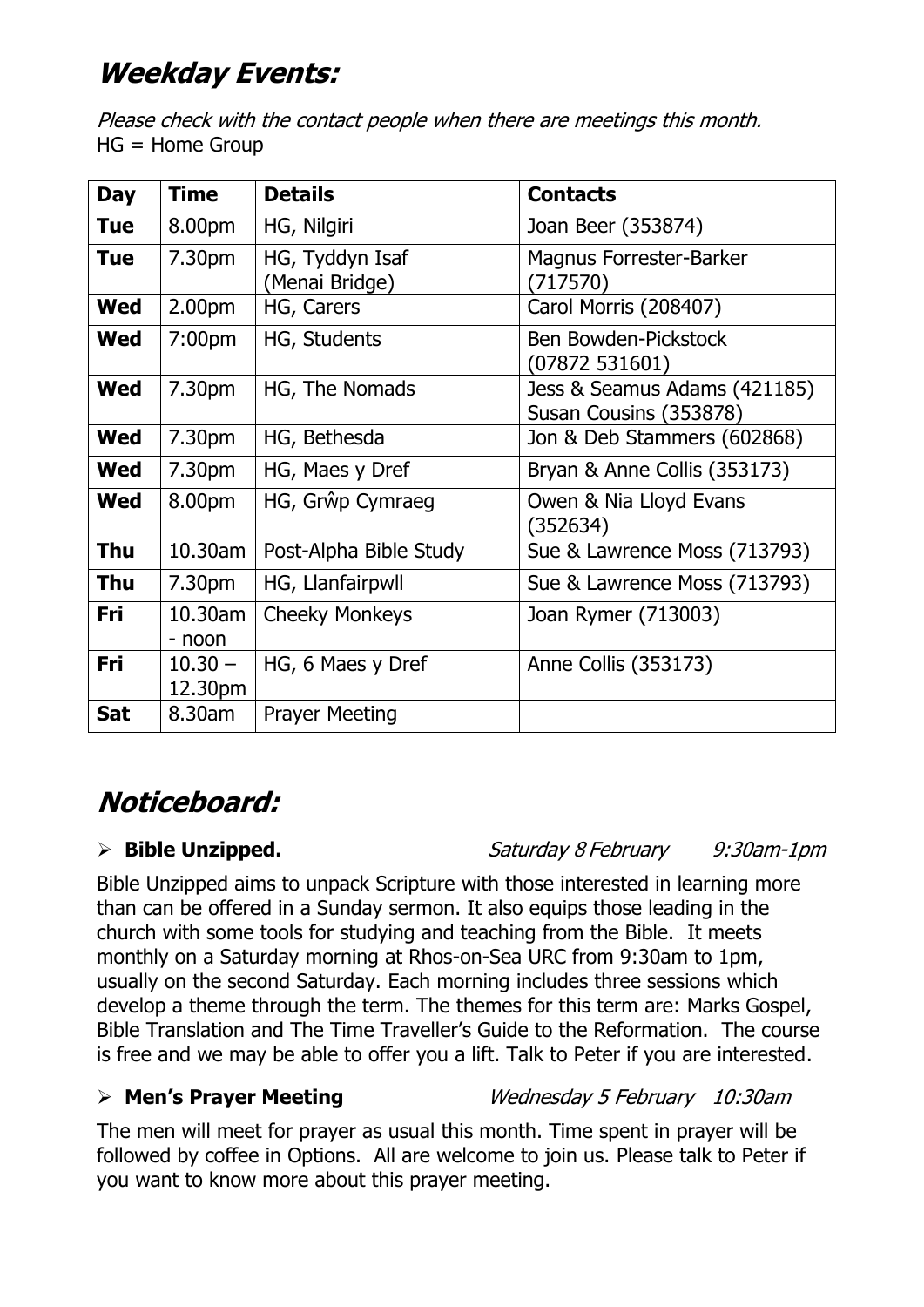### **Pastoral Care Course**

God wants us all to care for each other pastorally. We are running a short course on Tuesday evenings in February from 7-9pm aimed at helping us improve our pastoral skills. The course is free and open to anyone. It is organized by the Pastoral Care Team and the various facilitators are all members of Penrallt. A programme is available on the church website or there are hardcopies in the porch. You don't need to book a place, but it would be useful if you could let us know that you hope to attend. Feel free to invite people from other churches who might benefit from it.

**Penrallt Walking Group** Monday 17 February 10.30am

Roger Malone will be leading the walk. Meet at the RSPB car park at South Stack, Holyhead. Car sharing would be a good idea. The walk is about 5 miles, and takes in Holyhead mountain, and several other coastal landmarks. Tea at the RSPB cafe afterwards. Contact Roger (roger.eve@btinternet.com; 01248 431296) for further information.

**Safeguarding** Saturday 15 February 9:15am – 1pm

Following her much appreciated training session six years ago, we have invited Sandra Crawford back to give another updated training session on safeguarding in the local church.

We are opening this up free to all churches. It will take place on Saturday morning 15 February, from 9:15am until 1pm. It is for ministers, deacons, and all those who work with children and young people. Sandra is a highly competent and engaging trainer who allows ample space for questions. This will be a great refresher course, as well as essential training for those who are new to work with children and young people. Please invite people from other churches who might benefit from it.

Topics to be covered include: signs and symptoms of abuse and abusers; What to do if abuse is disclosed/suspected; Good practice: Risk assessments, electronic communication, safe recruitment; Abuse of trust.

## **Advance Notice: Worship Works** Saturday 15 March 10am-4:30pm

On Saturday 15th March we will be having a day of teaching and workshops at Penrallt on the theme of worship. This will be led by Roger Jones and his team from Christian Music Ministries in Birmingham. The day will be from 10am to 4:30pm and will cost £5.00; please bring a packed lunch. This should be a very inspiring and encouraging day — please spread the word to friends in other churches.

Roger's team will also be leading our services on Sunday 16 March.

WANTED: People who would be willing to host members of the team for 3 nights from Friday 14 to Monday 17 March. Speak to Deb Stammers if you can help.